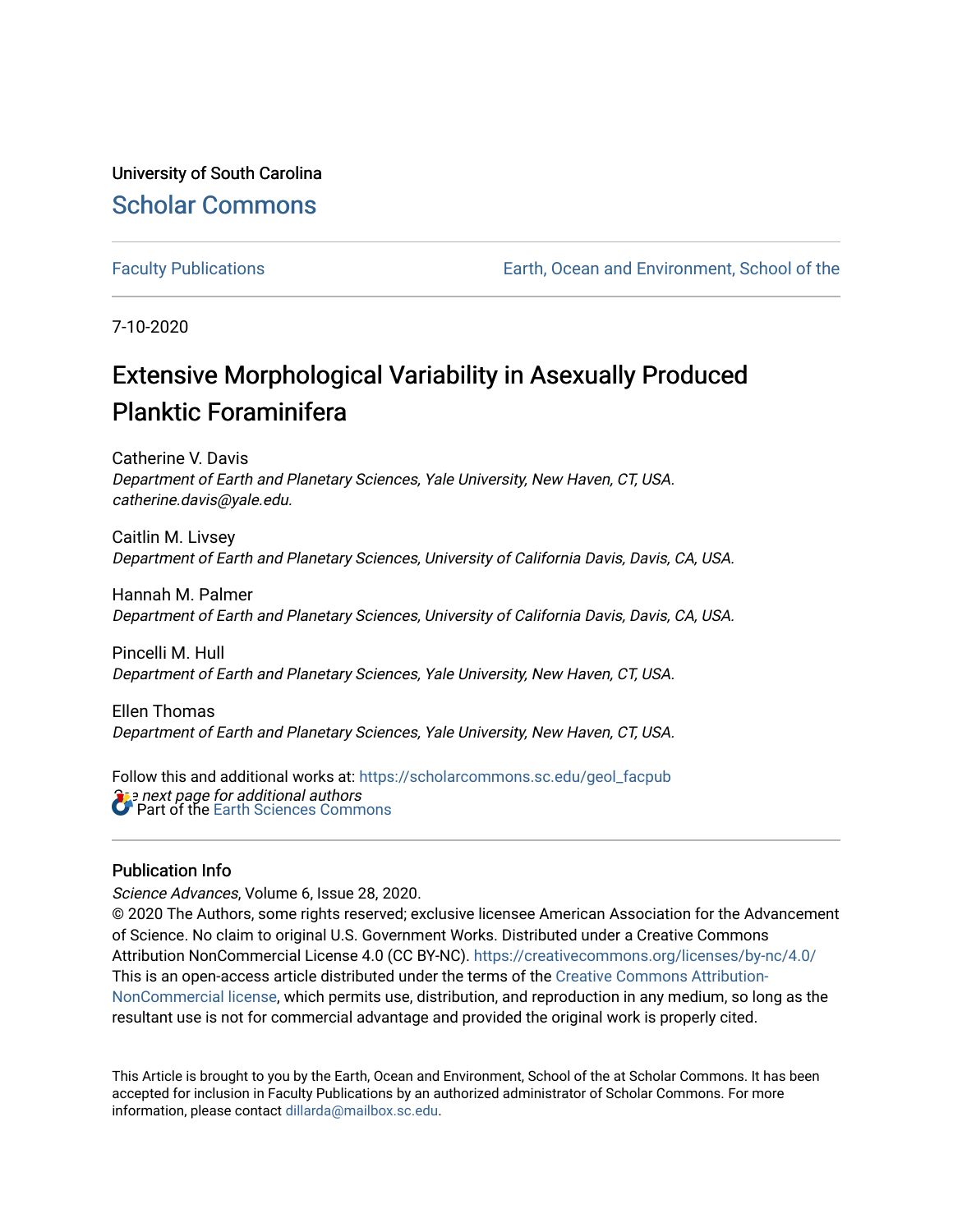# Author(s)

Catherine V. Davis, Caitlin M. Livsey, Hannah M. Palmer, Pincelli M. Hull, Ellen Thomas, Tessa M. Hill, and Claudia R. Benitez-Nelson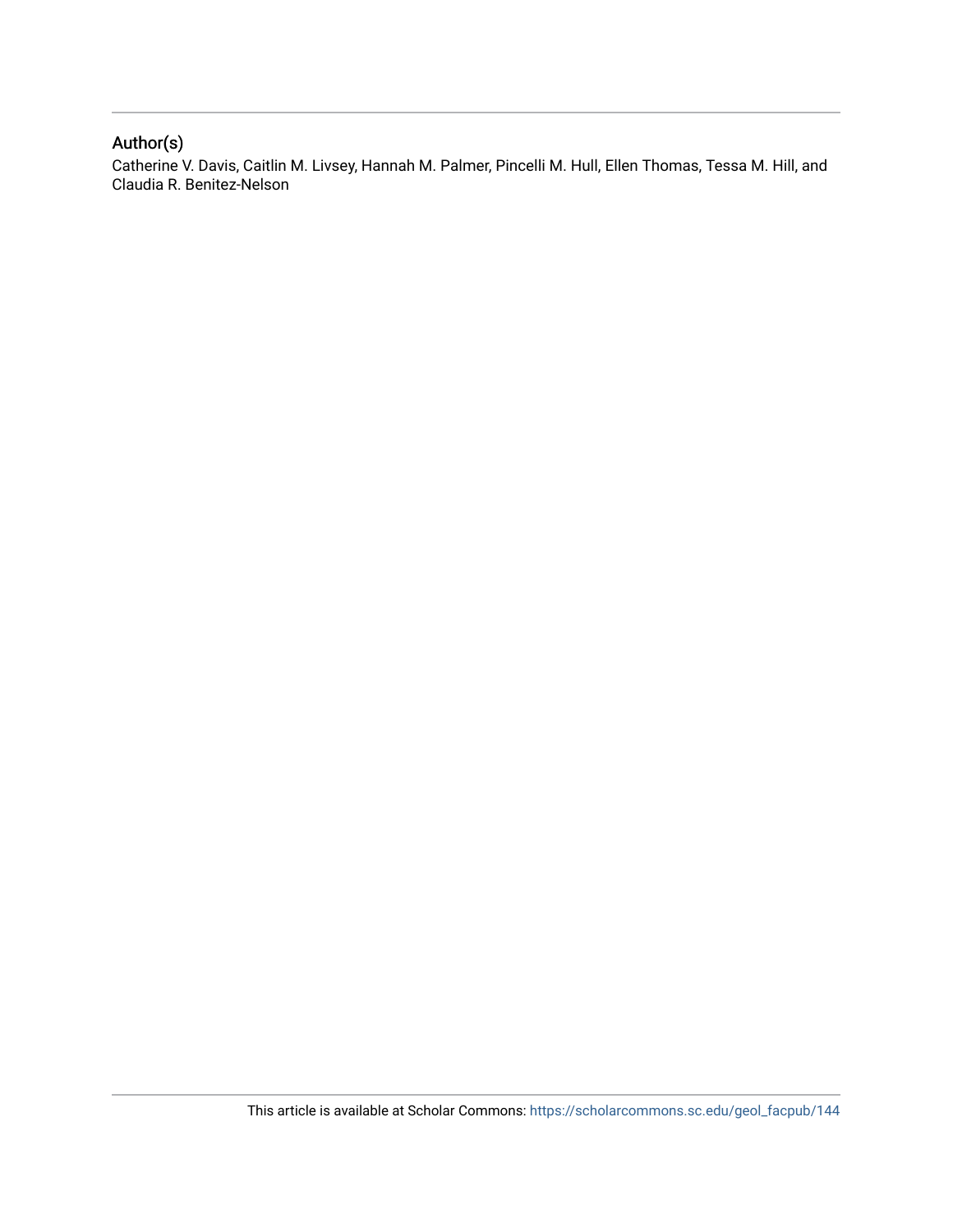## SCIENCE ADVANCES | RESEARCH ARTICLE

#### **ECOLOGY**

# **Extensive morphological variability in asexually produced planktic foraminifera**

**Catherine V. Davis1,2\*, Caitlin M. Livsey3 , Hannah M. Palmer3 , Pincelli M. Hull1,4, Ellen Thomas1,5, Tessa M. Hill3 , Claudia R. Benitez-Nelson2**

**Marine protists are integral to the structure and function of pelagic ecosystems and marine carbon cycling, with rhizarian biomass alone accounting for more than half of all mesozooplankton in the oligotrophic oceans. Yet, understanding how their environment shapes diversity within species and across taxa is limited by a paucity of observations of heritability and life history. Here, we present observations of asexual reproduction, morphologic plasticity, and ontogeny in the planktic foraminifer** *Neogloboquadrina pachyderma* **in laboratory culture. Our results demonstrate that planktic foraminifera reproduce both sexually and asexually and demonstrate extensive phenotypic plasticity in response to nonheritable factors. These two processes fundamentally explain the rapid spatial and temporal response of even imperceptibly low populations of planktic foraminifera to optimal conditions and the diversity and ubiquity of these species across the range of environmental conditions that occur in the ocean.**

#### **INTRODUCTION**

Marine protists are integral members of planktonic communities and important contributors to marine carbon cycling. The protistan clade *Rhizaria*, in particular, plays a major role in the structure and function of pelagic ecosystems. Rhizarian biomass in oligotrophic oceans is estimated to be roughly equivalent to that of all other mesozooplankton (*1*), and they are major players in the biogeochemical cycling of carbon and associated elements. This group, which includes siliceous radiolarians, phaeodarians, Sr-sulfate acantharians, and planktic foraminifera with their calcium carbonate tests ("shells"), is an important component of the biological pump, exporting inorganic and organic carbon from the surface to the deep ocean (*2*).

Despite their importance, limited natural history observations of pelagic rhizarians leave many ecological and evolutionary questions poorly constrained. For instance, the factors promoting, or preventing, diversification across taxa or within a single species are unclear. Two clades of *Rhizaria* (Collodarians and Acantharians) are hyperdiverse with thousands of species, while most rhizarian clades have a genetic diversity of several hundred genotypes (comparable to other micro- to mesoscale eukaryotes) (*3*). The planktic foraminifera are among the relatively nondiverse groups and have remained this way through much of their fossil record, with only ~50 described modern morphospecies and ~250 genotypes (*3*). In addition, rhizarians, like most plankton, exhibit strong seasonality and spatial-temporal patchiness, with populations responding rapidly to favorable conditions for growth. This raises questions as to how disparate populations maintain connectivity from standing stocks that are so low as to preclude efficient sexual reproduction.

Our research focuses on planktic foraminifera, as their shells comprise one of the richest available fossil archives for macroevolutionary studies (*4*, *5*). Paleontologists and paleoceanographers have long linked morphological variation within planktic foraminiferal taxa

\*Corresponding author. Email: catherine.davis@yale.edu

Copyright © 2020 The Authors, some rights reserved: exclusive licensee American Association for the Advancement of Science. No claim to original U.S.Government Works. Distributed under a Creative Commons Attribution **NonCommercial** License 4.0 (CC BY-NC).

to environmental factors, supported by repeated observations of plasticity in cultured adult shells (*6*, *7*). However, phylogenetic studies challenge assumptions of ecophenotypy (*9*–*11*). For example, coiling direction in *Neogloboquadrina pachyderma* was once considered ecophenotypic and widely used as a paleothermometer (*12*), but more recent genotyping of *N. pachyderma* revealed that coiling directions are characteristic of genetically distinct species (*10*). Our understanding of the relationship between heritability and morphology is even more complicated, with some genotypes proving morphologically indistinguishable (*11*), such that the role of heritable versus nonheritable factors (like phenotypic plasticity) in producing the array of observed morphologies is enigmatic.

Disentangling heritable versus nonheritable drivers of morphological variation in planktic foraminifera has been further hindered by a lack of life history observations. Planktic foraminifera, brought into culture as adults, have primarily been observed to reproduce sexually through the release of flagellated gametes (*6*, *7*, *13*, *14*). However, gamete release in culture has just once resulted in a second generation (*14*), and only the earliest juvenile states were observed. This leaves major gaps (i.e., diet, microhabitat, life span, and the potential for asexual reproduction) in our understanding of planktic foraminiferal life history and, by extension, potential drivers of ecophenotypic plasticity and speciation pressures during ontogeny.

Here, we present observations of asexual reproduction in cultured *N. pachyderma* and ontogeny and morphology in the resulting second generation. Observation of subadults in culture provides a window into foraminiferal life history and behavior and serves to provide a conservative lower estimate of the degree of phenotypic variability possible in clonal populations of planktic foraminifera. The potential for asexual reproduction and extensive morphological plasticity in planktic foraminifera may explain several outstanding questions about the observed phenology and widespread distribution of the group, as well as the relative lack of diversity in the clade.

#### **RESULTS**

#### **Observations of ontogeny in culture**

Adult foraminifera were introduced into culture by isolation of single live individuals from plankton tows collected off of the Central

<sup>&</sup>lt;sup>1</sup>Department of Earth and Planetary Sciences, Yale University, New Haven, CT, USA. <sup>2</sup> School of the Earth, Ocean and Environment, University of South Carolina, Columbia, SC, USA. <sup>3</sup>Department of Earth and Planetary Sciences, University of California Davis, Davis, CA, USA. <sup>4</sup> Peabody Museum of Natural History, Yale University, New Haven, CT, USA. <sup>5</sup>Department of Earth and Environmental Sciences, Wesleyan University, Middletown, CT, USA.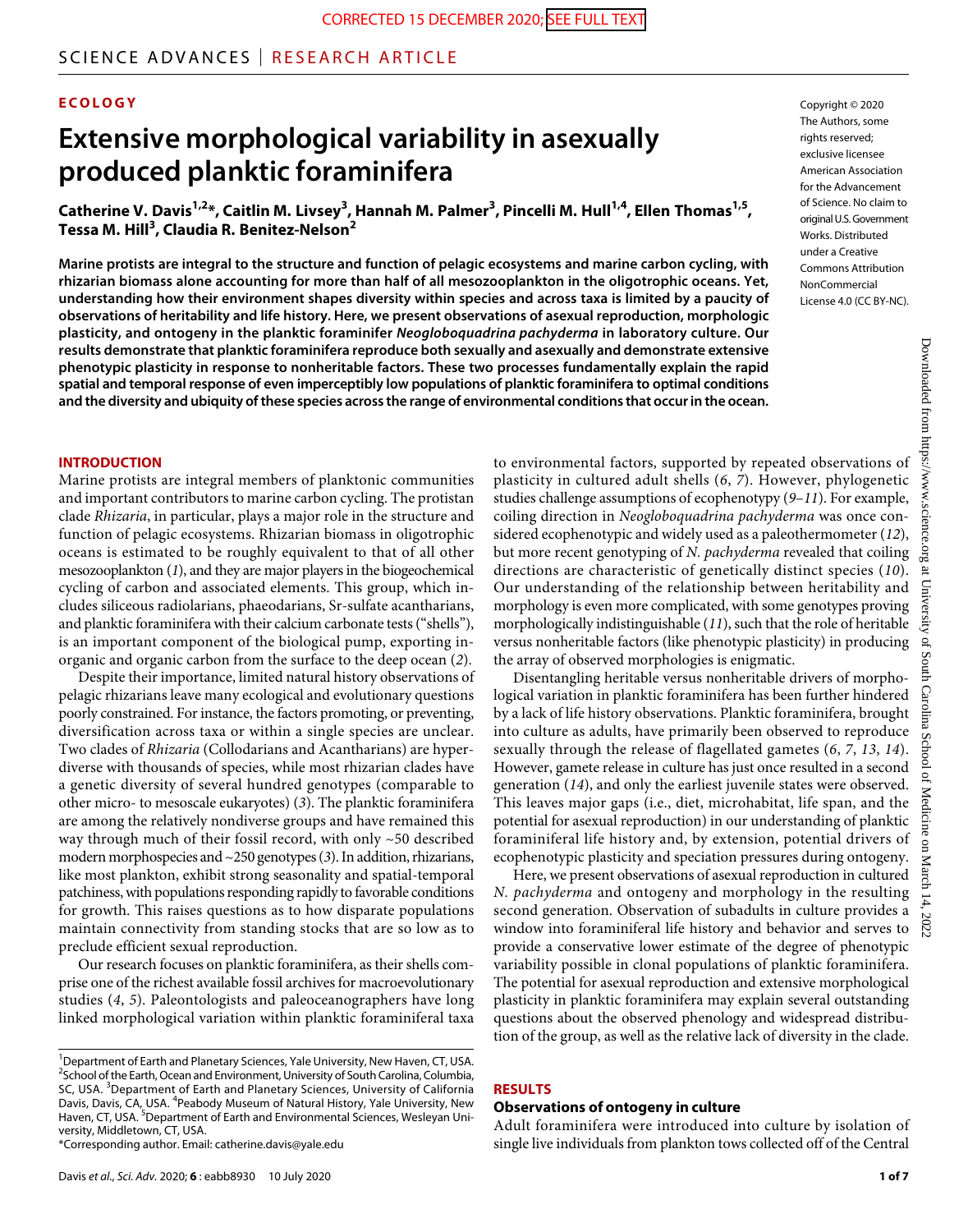California coast. Each adult was held at constant temperature (13°C) in an individual flask of filtered seawater exposed to 12-hour light-dark cycles. A single 13-chambered, sinistrally coiled *N. pachyderma* individual, previously filled with colored cytoplasm, was observed empty ~12 hours after introduction into culture (see Materials and Methods). In neogloboquadrinid foraminifera, cytoplasm becomes pale and opaque in a "pregametogenic" period ~1 to 3 days before gamete release, during which rhizopodial activity slows and ceases (*15*, *16*). None of these pregametogenic behaviors nor any gametes were observed. When the shell was noted empty (day 1), several small spheres with typical cytoplasm coloration (red-orange) were present around its outside (Fig. 1). These were determined to be offspring and are referred to as such hereafter.

On day 2, many offspring were still present around the parent shell, with the cytoplasm a lighter orange color (Fig. 1). By day 3, several two-chambered individuals were clearly visible and increasingly motile, propelled by a rhizopodial network (Figs. 1 and 2). In all offspring, the second chamber was smaller than the proloculus (the first "chamber" or stage; Fig. 3), with an average second-chamber diameter ranging between 3 and 8  $\mu$ m (mean, 6  $\mu$ m), compared with proloculus diameters between 14 and 21  $\mu$ m (mean, 18  $\mu$ m). On day 4, a diatom bloom started in the flask, consisting of *Chaetoceros* spp.



**Fig. 1. Images taken of the parent foraminifera and several nearby offspring on the first 3 days that offspring were observed.** On day 1 (**A**), offspring appear to be lightly or uncalcified globules, growing into calcified two-chamber forms on day 2 (**B**), with offspring becoming clearly motile with well-developed rhizopodial networks by day 3 (C). Scale bar, 100 μm.

and a pennate diatom. At this point,  $\sim$ 1/3 of the offspring were transferred to a 24-hour dark condition, while the remaining 2/3 remained exposed to 12-hour light-dark cycles.

A maximum of 43 offspring were observed in the first 21 days, although the mobility of the offspring and the presence of crevasses and ridges in flasks made accurate accounting difficult. Offspring continued to add chambers for the duration of the experiment, with some mortality at every life stage. After day 27, offspring were commonly observed covered in decaying diatom material (Figs. 2 and 4). Starting on day 66, the shells of some offspring thickened, developing a "crusty" texture typical of the species at maturity, and the cytoplasm became paler. On day 68, at least one offspring underwent gametogenesis, producing free-swimming gametes and leaving the shell empty.

#### **Morphology of parent and offspring**

The related species *Neogloboquadrina incompta* (predominantly dextrally coiling) and *N. pachyderma* (predominantly sinistrally coiling) are generally distinguished by shell coiling direction [sensu Darling *et al*. (*10*)]. However, populations of both species contain a small portion (1 to 3%) (*10*) of individuals that coil in the opposite or nondominant direction, and there are no widely accepted morphological criteria for identifying such individuals. At this study's collection site, there is a mixed population of *N. pachyderma* and *N. incompta*, with *N. pachyderma* being the more abundant in late summer, comprising >75% of the August assemblage (*17*). The parent was sinistrally coiled, thus identified as *N. pachyderma*.

Of the second-generation shells, 11 were recovered in adult form, with the longest dimensions between 120 and 181 µm, all with some degree of crusting (Fig. 5). Coiling direction was ascertained in 20 offspring, 13 of which coiled sinistrally (65%). There were differences in coiling direction proportion between the 12-hour light and 24-hour dark treatments (see Materials and Methods): 87.5% were sinistral ( $n = 9$ ) in the 12-hour light treatment (flask "O"), and 50%  $(n = 12)$  in the 24-hour dark treatment (flask "D") ( $P < 0.0001$ , by a proportion *z* test). The number of chambers in the final whorl varied across adults, with six individuals showing a tighter 4-chamber morphology, and five a looser 4.5- to 5-chamber morphology (Fig. 5).

#### **DISCUSSION**

#### **Evidence for asexual reproduction in culture**

Planktic foraminifera are normally observed to reproduce sexually in culture (*6*, *7*, *13*). In this way, planktic foraminifera have been hypothesized to differ from their benthic relatives, which can alternate between haploid (asexually produced) and diploid (sexually produced) generations [as reviewed in (*18*)]. These observations, in some cases



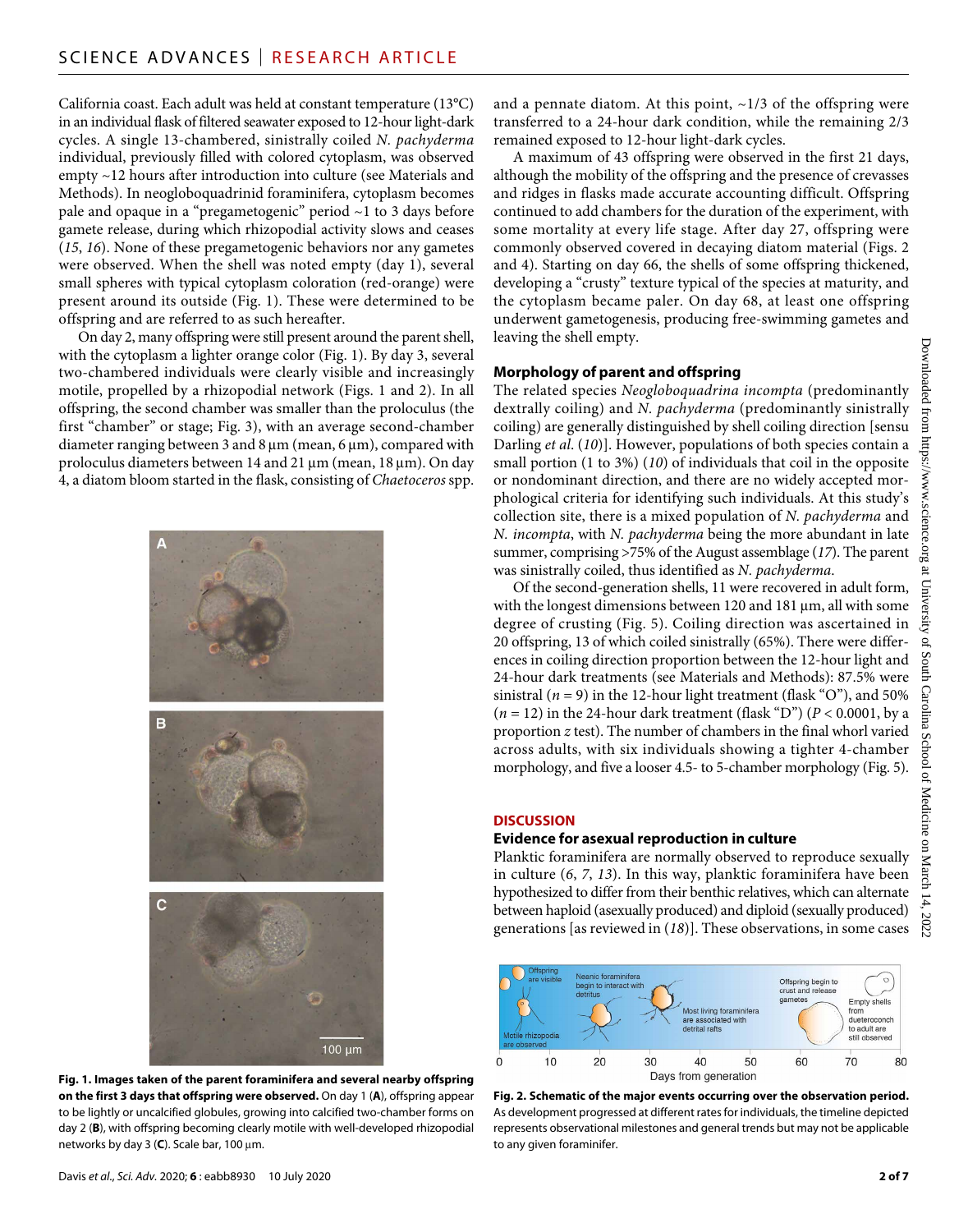

**Fig. 3. Chamber growth observed in juvenile foraminifera.** The earliest observed calcified stage was two chambers (**A**) after which growth to three (**B**), four (**C**), five  $(D)$ , and six chambers  $(E)$  was observed. Scale bar, 100  $\mu$ m.

supported by the absence of bimodality in traits such as the size of the proloculus (*19*), have led several authors to speculate that planktic foraminifera may reproduce exclusively sexually and that evolution of planktic foraminifera from their benthic ancestors may depend on this modification to their life cycle (*7*, *20*).

Our observation of asexual reproduction in *N. pachyderma* allows us to firmly reject the hypothesis that planktic foraminifera reproduce exclusively sexually and supports a single earlier observation of asexual reproduction (*21*). We considered two alternative scenarios for our observations: introduction of gametes or zygotes (propagules) from an outside source and self-fertilization (autogamy). The first process is highly improbable, as the only viable routes of introduction to the cultures are through tow material or filtered seawater. The relatively large mesh (150  $\mu$ m) used in tows makes the capture of propagules unlikely, although not impossible if entrained in other material. However, in this scenario, over 40 propagules of the same stage would all have had to be transported into a single vial with an adult foraminifer (out of the  $\sim$ 120 individuals isolated from that tow) through two rinses in filtered seawater and a transfer to the culture

flask, all without being ingested by the adult or noticed during assessments of viability. The second route for introduction through the filtered seawater intake system is equally improbable. Filtration (0.6  $\mu$ m) should not regularly allow gametes (1 to 4  $\mu$ m) to pass. Infiltration by diatoms in a similar size class sometimes occurs, so we cannot entirely discount transport of gametes or zygotes. However, it is routine practice to collect filtered seawater in 2-liter batches distributed across ~26 flasks, once again making it improbable that all propagules would end up in a single flask and be of the same developmental stage.

We also rule out self-fertilization, although it has been reported in benthic foraminifera following gametogenesis [as reviewed in (*18*)]. Self-fertilization, or autogamy, is by definition preceded by gamete release. In our observations, the parent did not exhibit pregametogenic changes, nor were gametes observed. Moreover, self-fertilization in planktic foraminifera has not been documented, despite the frequency with which sexual reproduction is observed.

Observations of asexual reproduction in planktic foraminifera are currently limited to *N. pachyderma*, but there is no reason to consider this species an exception. Rather, observations of asexual reproduction may result from methodological differences between culture of nonspinose species (including *N. pachyderma*) and that of more frequently cultured spinose species. *N. pachyderma* are observed regularly in their culture vessel, usually by inverted microscope, due to their tendency to sink and adhere to the bottom of their culture flask. By contrast, spinose taxa float in culture and are  $\frac{5}{10}$ therefore observed in their culture vessel using only a hand lens and  $\approx$ transferred into a shallower "viewing chamber" when viewed at higher resolution. The later methodology is not conducive to observing asexual reproduction, as offspring are too small to be readily visible by a hand lens, and asexual reproductive behavior in the parent could potentially be mistaken for death following unobserved gametogenesis. Thus, we argue that the potential for asexual reproduction in planktic foraminifera must be reconsidered more generally.

Planktic foraminifera may be capable of reproducing either sexually or asexually but tend toward sexual reproduction under culture conditions. In some benthic foraminifera, the haploid generation can reproduce either sexually or asexually (*18*, *22*–*24*), and some species display a preference for asexual reproduction when population densities are too low for gamete fusion (*23*). By contrast, other species appear to increase the frequency of sexual reproduction in stressful or unstable environmental conditions (*25*, *26*). Planktic foraminifera are generally cultured in isolation once retrieved by scuba or net tow; thus, a preference for sexual reproduction at high population densities does not explain observations. However, a skew toward sexual over asexual reproduction under suboptimal, stressful, or unnatural conditions, such as in laboratory culture, could explain the dominance of gametogenesis in culture (i.e., up to 90% of individuals reproduce sexually in culture, depending on conditions) (*6*). Thus, we suggest that alternation of generations is facultative and suspect that we may have observed asexual reproduction because the individual in question began to reproduce before capture, with offspring appearing less than 12 hours after introduction to culture.

#### **Ontogeny and feeding in early developmental stages of** *N. pachyderma*

Our observations suggest that planktic foraminiferal calcification begins at the two-chamber stage. At first observation, cytoplasm appeared dark and unobscured by a shell, and no empty single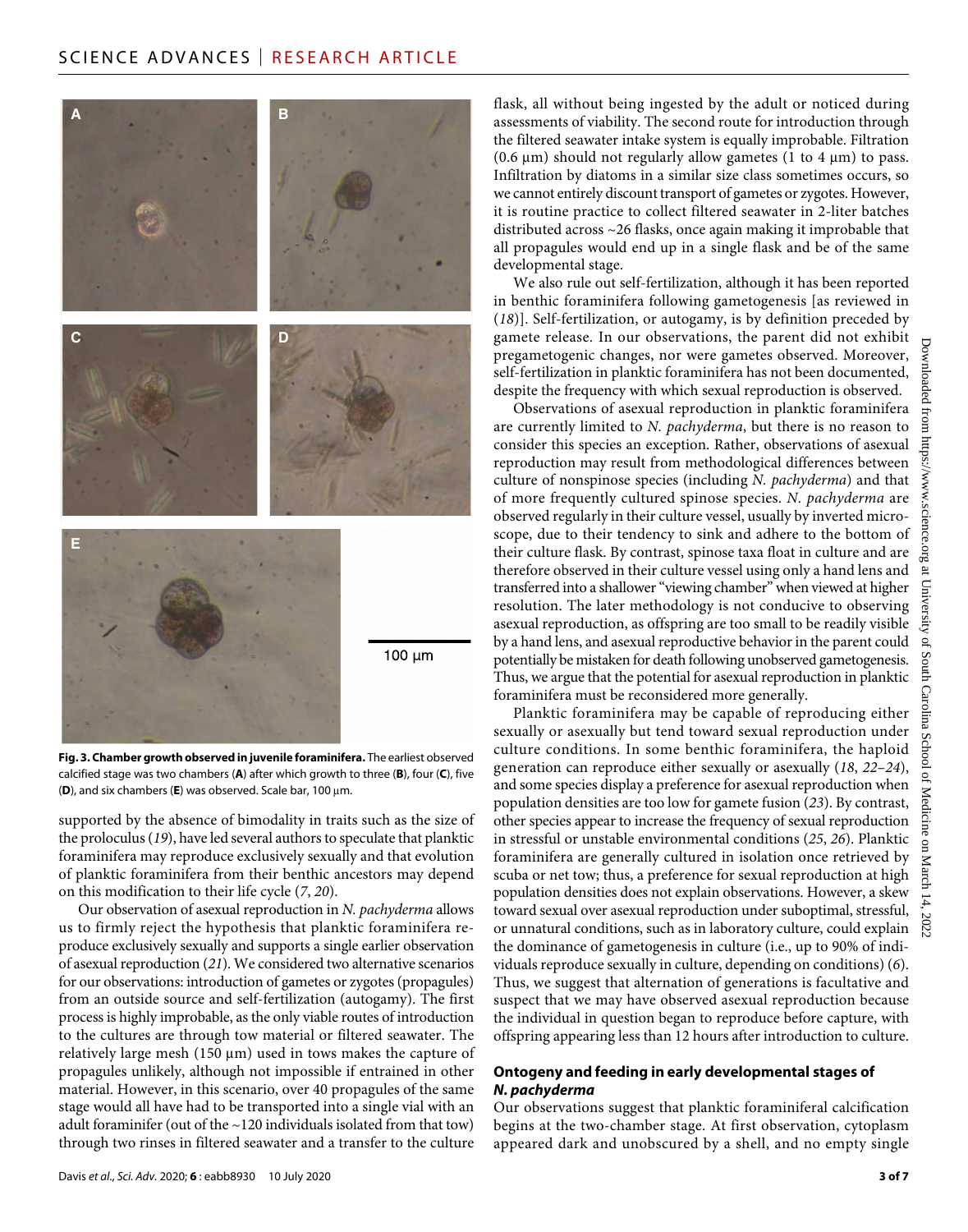

**Fig. 4.** Examples of neanic and adult *N. pachyderma* entrained in detritus (**A** to **C**), Individual foraminifera are shown (A and B), as are individuals with varying chamber numbers occurring simultaneously (C). Scale bar, 100  $\mu$ m.



**Fig. 5. Scanning electron microscopy images of the shells of the parent foraminifera and all recovered adult shells from offspring.** Foraminifera (**A**) is the parent, foraminifera (**B** to **G**) were grown in 12-hour light conditions, and foraminifera (**H** to **K**) were grown in 24-hour dark conditions.

chambers were ever observed. However, empty two-chambered shells were found up to 78 days after the initial reproductive event and 76 days after observations of the earliest two-chambered form, indicating the relatively robust nature of the empty shells to dissolution under these conditions. Thus, we suggest that proloculi were weakly or noncalcified, consistent with similar observations in both planktic and benthic foraminifera (*24*, *27*). Our additional observations of early growth largely support previous inferences about ontogeny (*19*, *27*, *28*). Both the second and third chambers

were smaller than the proloculus (Fig. 3) (*27*–*29*), and pores only emerged around the sutures once foraminifera reached ~6 chambers, as described for *Globorotalia inflata* (Fig. 6) (*19*).

Early ontogenetic natural history observations are generally lacking for *Rhizaria*. Despite the frequent observation of gamete release in culture, gametes rarely fuse under these conditions. Only one previous report of a (sexually produced) second generation of planktic foraminifera has been made in the laboratory (*14*), with no offspring surviving into adulthood. We observe distinct transitions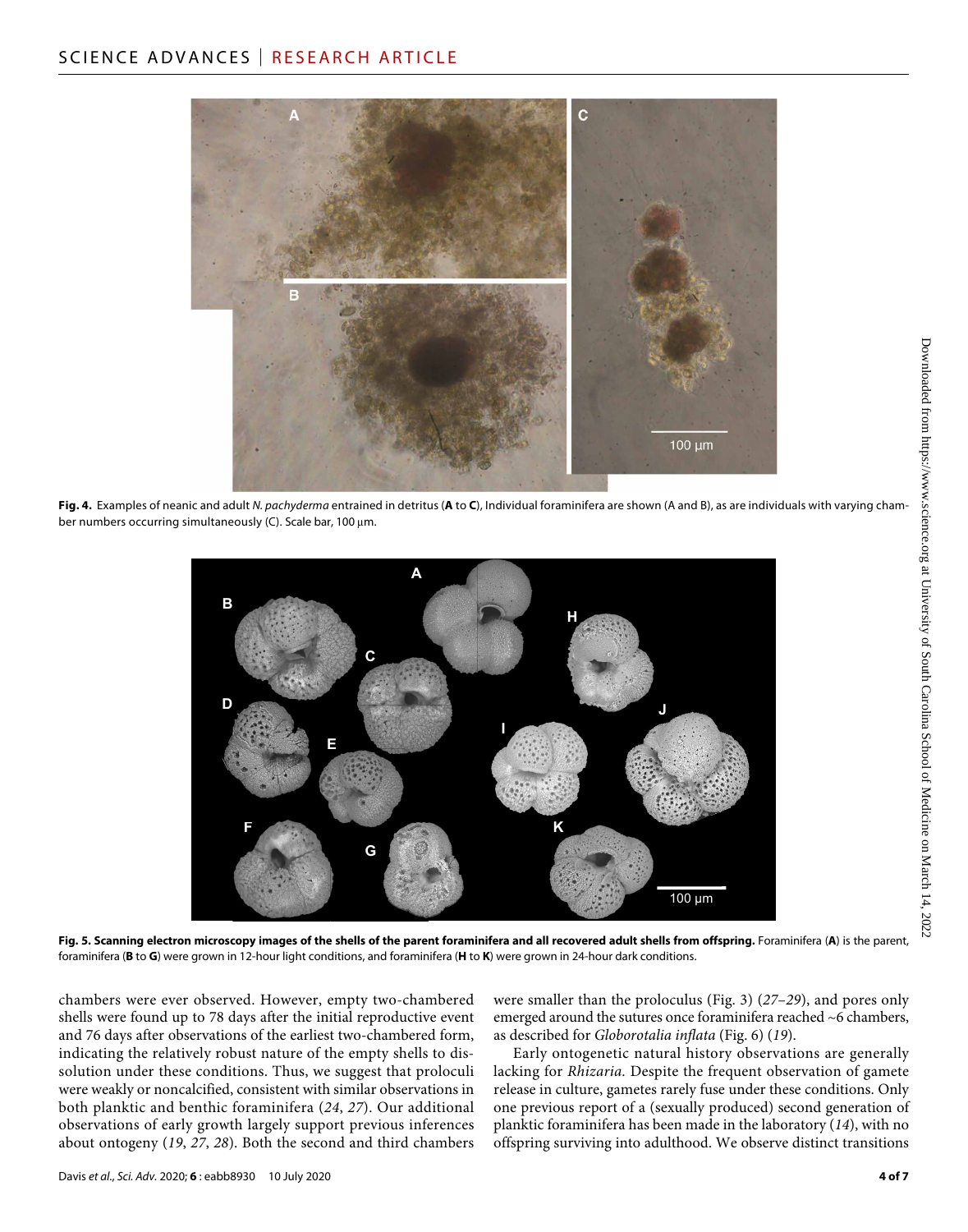

**Fig. 6. Scanning electron microscopy image of a seven-chambered** *N. pachyderma* **shell.** The presence of pores along sutures is visible as are a small number of pores beginning on chambers 6 and 7. Scale bar, 30  $\mu$ m.

in feeding behavior with ontogeny. Juvenile stages of two to six chambers ( $\sim$ 30 to 80 µm in length) cast a wide rhizopodial network along the bottom of the flask and appeared to be in constant motion with active rhizopodial streaming (Figs. 2 and 3 and fig. S1). Despite chamber addition, no feeding was observed. Rather, juveniles actively avoided algal cells (fig. S2) and were never seen to attach to intact algae. Despite opportunities for cannibalism (fig. S1), including overlapping rhizopodial networks, no cannibalistic feeding was documented. Thus, we observed juvenile foraminifera discriminating against some food sources and infer that they rely on a bacterial or protozoan diet (*27*).

Upon reaching ~6 chambers (sometimes referred to as the "neanic" stage;  $>80 \mu m$  diameter), foraminifera began collecting decaying algal material in their rhizopodial network (Figs. 2 and 4 and fig. S3). After this point, living individuals commonly floated in or were otherwise encased in rafts of detritus, supporting geochemical and observational evidence that some nonspinose foraminifers, including neogloboquadrinids, may live on and/or in marine snow (*16*), grazing on detritus or bacteria. This selection of microenvironment was typical, and between days 6 and 78, 54% of observations of living foraminifera, inclusive of all life stages, showed them to be associated with detritus. The earliest instance of gametogenesis, proceeded by changing cytoplasm color and crust formation, was observed on day 68, suggesting that the complete life cycle of asexually produced *N. pachyderma* can occur in roughly 2 months (Fig. 2).

#### **Phenotypic variation in a genetically similar population**

We observe a range of morphologies in the asexually produced offspring of the *N. pachyderma* individual. There are five recognized morphological types of *N. pachyderma*, previously described as Nps 1 to 5 (*31*, *32*). The parent had an uncrusted Nps-5 morphology, characterized by a relatively open coil and more globular chambers similar to *N. incompta*. The offspring, by contrast, occupied the four other morphologies of *N. pachyderma* (Nps-1 to 4), but not the parent Nps-5 morphology, and differed across major morphological traits including the degree of incrustation, number of chambers in the final whorl, degree of compactness, and presence of an apertural lip. In addition, many of the offspring had the opposite coiling direction of the parent, as also reported from the one previous observation of asexual reproduction in planktic foraminifera (*21*). If these individuals had been collected from tows, then they would likely have been assigned to different species (i.e., *N. pachyderma* for sinistrally coiled individuals and *N. incompta* for dextrally coiled individuals).

Our observations present a case study of the morphological range of clones from the same individual, acclimatized to the same environment through ontogeny, and exposed to minimal variability in macroenvironmental variables. Thus, they act as a lower estimate

could contribute to coiling direction. Given the high degree of genetic relatedness and the minimal differences in macroenvironment, neither genetic diversity nor major shifts in physical or chemical environment are necessary to generate substantial morphologic diversity in planktic foraminifera. An additional potential source of the morphological differences between the parent and offspring is dimorphism between the haploid and diploid generations, as described in some (especially larger) benthic foraminifera. Dimorphism in benthic foraminifera includes variation in proloculus size [e.g., (*22*)], as well as chamber arrangement and coiling direction [e.g., (*34*)]. There was no clear evidence for dimorphism in *N. pachyderma*. The average proloculus diameter (18  $\mu$ m) in cultured offspring was comparable to previously reported

ranges of  $\sim$  16 to 20  $\mu$ m (29, 30), and coiling direction varied among offspring. The distinctive characteristics of the parent include a larger size than most offspring and a lack of crusted texture (Fig. 5), but gamete release from small and uncrusted individuals is sometimes observed in culture (*6*, *15*). Generations of *N. pachyderma* thus could be described as isomorphic, although the potential morphotypic difference between parent (uncrusted Nps-5) and offspring (Nps-1 to 4) merits future study.

of the relative importance of phenotypic plasticity in planktic foraminiferal morphology. Temperature and salinity were held constant in our cultures, and the composition of seawater was identical across treatments. The specific particulate masses in which foraminifera entrained themselves varied in size and likely in algal and bacterial concentrations, thereby potentially modifying the chemical (e.g.,  $pH$ ,  $O_2$ , and  $CO_2$ ) and nutritional microenvironment of the clones (*33*). However, foraminifera did not colonize detrital habitats until the neanic phase; thus, these environmental differences likely only influenced adult morphology, not early development such as coiling direction. Utilization of specific microhabitats, thus, may be an important, but not the sole, contributor to the range of adult morphologies observed. The relative abundance of shells coiling in the nondominant direction was greater in the 24-hour dark treatment (50%) than in the 12-hour light treatment (12.5%), indicating that factors such as light conditions or associated changes in  $pH$  and  $O<sub>2</sub>$ 

Planktic foraminiferal morphology is plastic in response to environmental manipulations in culture (*6*–*8*), with the extent of this plasticity epitomized by our observations. We show that the full range of morphologies in one species (*N. pachyderma*) and part of another (*N. incompta*) occurs in genetically similar individuals (i.e., clones), without manipulation of major macroenvironmental variables. Our findings support phylogenetic work documenting extensive morphological variability within some genotypes (*31*, *32*) and a lack of a clear genotype/phenotype match. Together, these results demonstrate an important role for phenotypic plasticity and nonheritable factors in driving planktic foraminiferal morphology. Variations in morphology and growth rate have also been observed in clonal communities of benthic foraminifera (*35*). Together, this indicates that morphological heritability may be low across *Foraminifera* or at least in taxa exposed to a high degree of environmental instability such as planktic and shallow-living benthic foraminifera.

#### **Implications for pelagic protistan ecology and evolution**

To succeed in the open ocean, pelagic protists must exploit spatially and temporally restricted patches of favorable environmental conditions; use frequently unstable resources; and, if they are limited to sexual reproduction, find mates in a vast three-dimensional environment.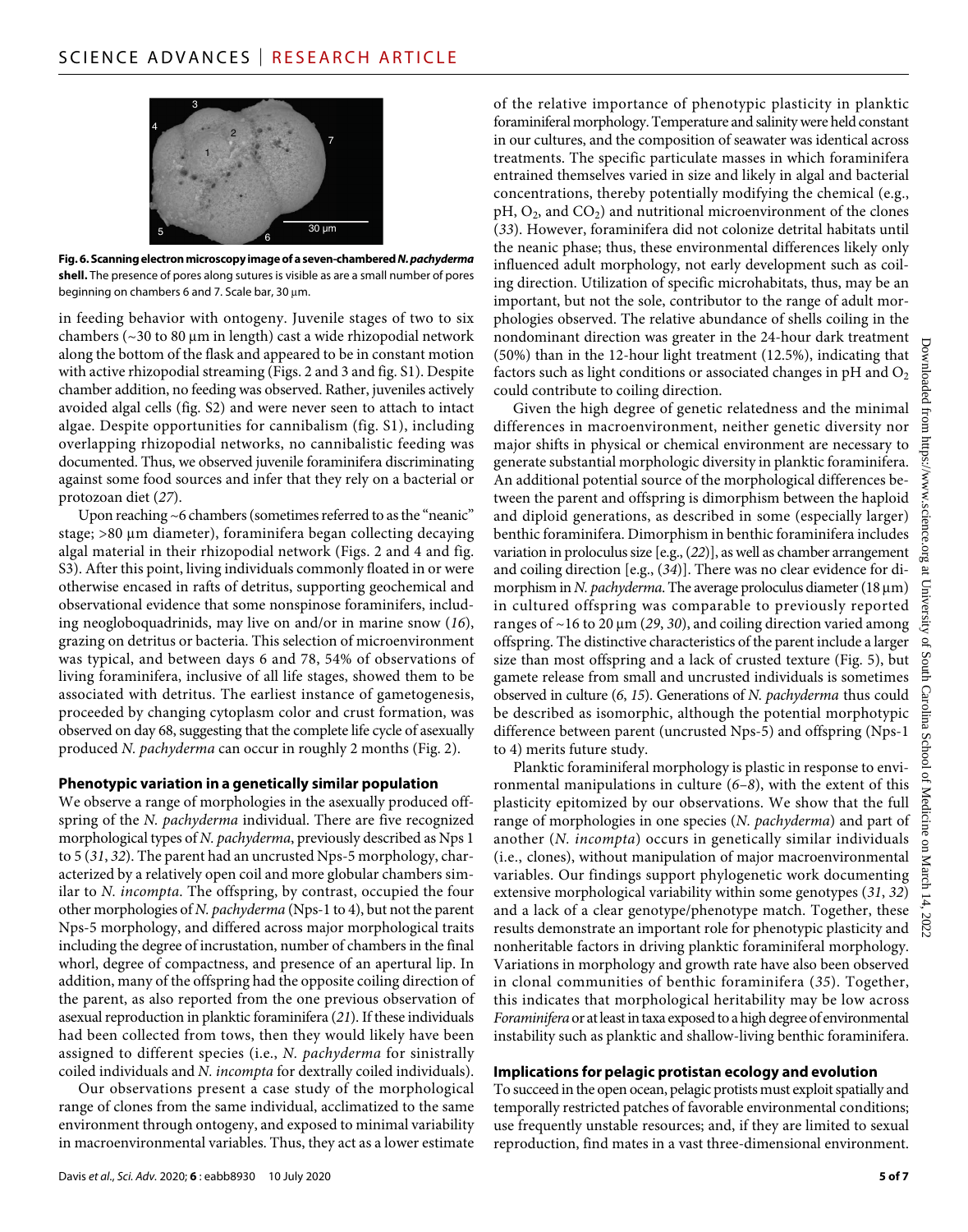We provide natural history observations that may explain the ability of planktic foraminifera to respond to rapid environmental change and take advantage of optimal environments on seasonal to evolutionary time scales. For *N. pachyderma*, this includes seasonal phenology, inconsistent lunar periodicity, and genetic connectivity between highly disparate populations.

One of the enduring conundrums in planktic foraminiferal ecology is the apparent rapid response of populations to temporally and spatially patchy optimal conditions, with low or imperceptible population densities in between. Asexual reproduction, as reported here, solves this problem, providing species with the means to rapidly increase from population densities too low for reproduction by the fusion of short-lived gametes. Many foraminifera, typified by the neogloboquadrinids, are characterized by one to two distinct annual peaks in abundance, with adult individuals rare or absent for much of the rest of the year (*17*, *36*). The occurrence of alternation between fast-growing asexual generations, rapidly increasing both standing stock and flux when conditions are favorable, and a slowergrowing sexual generation favored in unstable or suboptimal conditions could account for this pattern.

On shorter time scales, variation in the frequency of asexual reproduction among planktic foraminiferal species might explain differing responses to lunar periodicity. Lunar periodicity in standing stocks, size, and shell flux has been observed in numerous species of planktic foraminifera (*37*, *38*), attributed to the need for synchrony in gametogenesis to allow gametes to meet and fuse. Therefore, low and varying degrees of lunar periodicity between populations and species, size classes within species, and through time (*39*) are difficult to explain with obligatory sexual reproduction but are readily explained by the occurrence of facultative sexual and asexual reproduction as shown here.

Planktic foraminifera commonly maintain genetic connectivity across great distances, including bipolar distributions [e.g., (*10*)]. How they, and other wide-dispersing plankton groups, manage to disperse efficiently across these distances is a major question. We propose that some species have a slow-growing, sexually produced generation that disperses much farther than their faster-growing asexually reproduced counterparts. This dynamic may be partially analogous to the propagule hypothesis for benthic foraminifera, where juveniles that are more frequently the product of sexual reproduction can maintain dormancy until conditions become suitable for growth (*39*, *40*).

Whether the phenotypic differences exhibited here affect fitness is currently unknown, but isotopic differences between differing morphologies of *N. pachyderma* (*32*) suggest that morphotypic plasticity is associated with underlying physiology and/or adaptation to differing optimal environments. High phenotypic plasticity and variability in planktic foraminifera and the maintenance of long-distance genetic connectivity via facultative alternation of generations may reduce opportunities for ecological speciation, despite the spatial and temporal isolation of favorable conditions and resources in an unstable pelagic environment. Whether high phenotypic plasticity and adaptations to long-distance dispersal are characters that distinguish these low-diversity clades from the high-diversity ones remains to be tested.

#### **MATERIALS AND METHODS**

On 7 August 2019, foraminifera were collected by plankton tow from 0- to 100-m depth using a 150- $\mu$ m mesh net near the shelf break off

Davis *et al*., *Sci. Adv.* 2020; **6** : eabb8930 10 July 2020

of North-Central California, USA (38°26′20″, −123°27′01″). Tow material was gently rinsed from the net and kept in the dark at near surface water temperatures during transit to the Bodega Marine Laboratory. Immediately upon return, viable foraminifera were picked from tows and selected for culture based on the presence of colored cytoplasm and rhizopodial activity. Foraminifera were rinsed twice with 0.6-µm filtered seawater and placed into individual Falcon Flasks containing filtered seawater. Falcon Flasks were then stored in a recirculating water bath (13°C) under full spectrum reef lights set to a 12-hour timed light-dark routine.

Following the observed reproductive event, the contents of the Falcon Flask was split into three by vigorous agitation of the water in the original flask and removal of two approximately equal aliquots of seawater. Each Falcon Flask was topped off with fresh filtered seawater to 75 ml. One flask was then moved into dark incubation in an attempt to stem the ongoing diatom bloom (here referred to as flask "D"). Another flask, "A," had three crushed *Artemia* nauplii introduced as a source of alternative food to the blooming diatoms. Last, the original flask, "O," was maintained, as it had been with the empty shell of the parent foraminifer intact. Because of the small size and delicate nature of the shells observed, no manipulation of individuals or alteration of the environment was attempted between this point and the end of the experiment. Shells were regularly imaged, counted, and observed.

On day 52, flasks "D" and "A" were gently washed over  $8-\mu m$ mesh filter paper (Whatman Grade 2), and shells were picked from the filter and stored in micropaleontological slides. Observations of foraminifera in flask "O" continued for 82 days. No shells we recovered from flask "A," eight offspring and the parent were recovered from flask "O," and 17 offspring from flask "D." All recovered shells were mounted on double-sided carbon tape and imaged using a scanning electron microscope in the Department of Earth and Planetary Sciences at the University of California Davis.

#### **SUPPLEMENTARY MATERIALS**

Supplementary material for this article is available at [http://advances.sciencemag.org/cgi/](http://advances.sciencemag.org/cgi/content/full/6/28/eabb8930/DC1) [content/full/6/28/eabb8930/DC1](http://advances.sciencemag.org/cgi/content/full/6/28/eabb8930/DC1)

[View/request a protocol for this paper from](https://en.bio-protocol.org/cjrap.aspx?eid=10.1126/sciadv.abb8930) *Bio-protocol*.

#### **REFERENCES AND NOTES**

- 1. T. Biard, L. Stemmann, M. Picheral, N. Mayot, P. Vandromme, H. Hauss, G. Gorsky, L. Guidi, R. Kiko, F. Not, In situ imaging reveals the biomass of giant protists in the global ocean. *Nature* **532**, 504–507 (2016).
- 2. R. Schiebel, Planktic foraminiferal sedimentation and the marine calcite budget. *Global Biogeochem. Cycles* **16**, 1065 (2002).
- 3. C. de Vargas, S. Audic, N. Henry, J. Decelle, F. Mahé, R. Logares, E. Lara, C. Berney, N. Le Bescot, I. Probert, M. Carmichael, J. Poulain, S. Romac, S. Colin, J.-M. Aury, L. Bittner, S. Chaffrom, M. Dunthorn, S. Engelen, O. Flegontova, L. Guidi, A. Horák, O. Jaillon, G. Lima-Mendez, J. Lukeš, S. Malviya, R. Morard, M. Mulot, E. Scalco, R. Siano, F. Vincent, A. Zingone, C. Dimier, M. Picheral, S. Searson, S. Kandels-Lewis; Tara Oceans Coordinators, S. G. Acinas, P. Bork, C. Bowler, G. Gorsky, N. Grimsley, P. Hingamp, D. Iudicone, F. Not, H. Ogata, S. Pesant, J. Raes, M. E. Sieracki, S. Speich, L. Stemman, S. Sunagawa, J. Weissenbach, P. Wincker, E. Karsenti, Eukaryotic plankton diversity in the sunlit ocean. *Science* **348**, 1261605 (2015).
- 4. T. H. G. Ezard, A. Aze, P. N. Pearson, A. Purvis, Interplay between changing climate and species' ecology drivers macroevolutionary dynamics. *Science* **332**, 349–351 (2011).
- 5. P. M. Hull, R. Norris, Evidence for abrupt speciation in a classic case of gradual evolution. *Proc. Natl. Acad. Sci. U.S.A.* **106**, 21224–21229 (2009).
- 6. J. Bijma, W. W. Faber, C. Hemleben, Temperature and salinity limits for growth and survival ofsome planktonic foraminifers in laboratory cultures. *J. Foramin. Res.* **20**, 95–116 (1990).
- 7. R. Schiebel, C. Hemleben, *Planktic Foraminifers in the Modern Ocean* (Springer-Verlag, Berlin, 2017).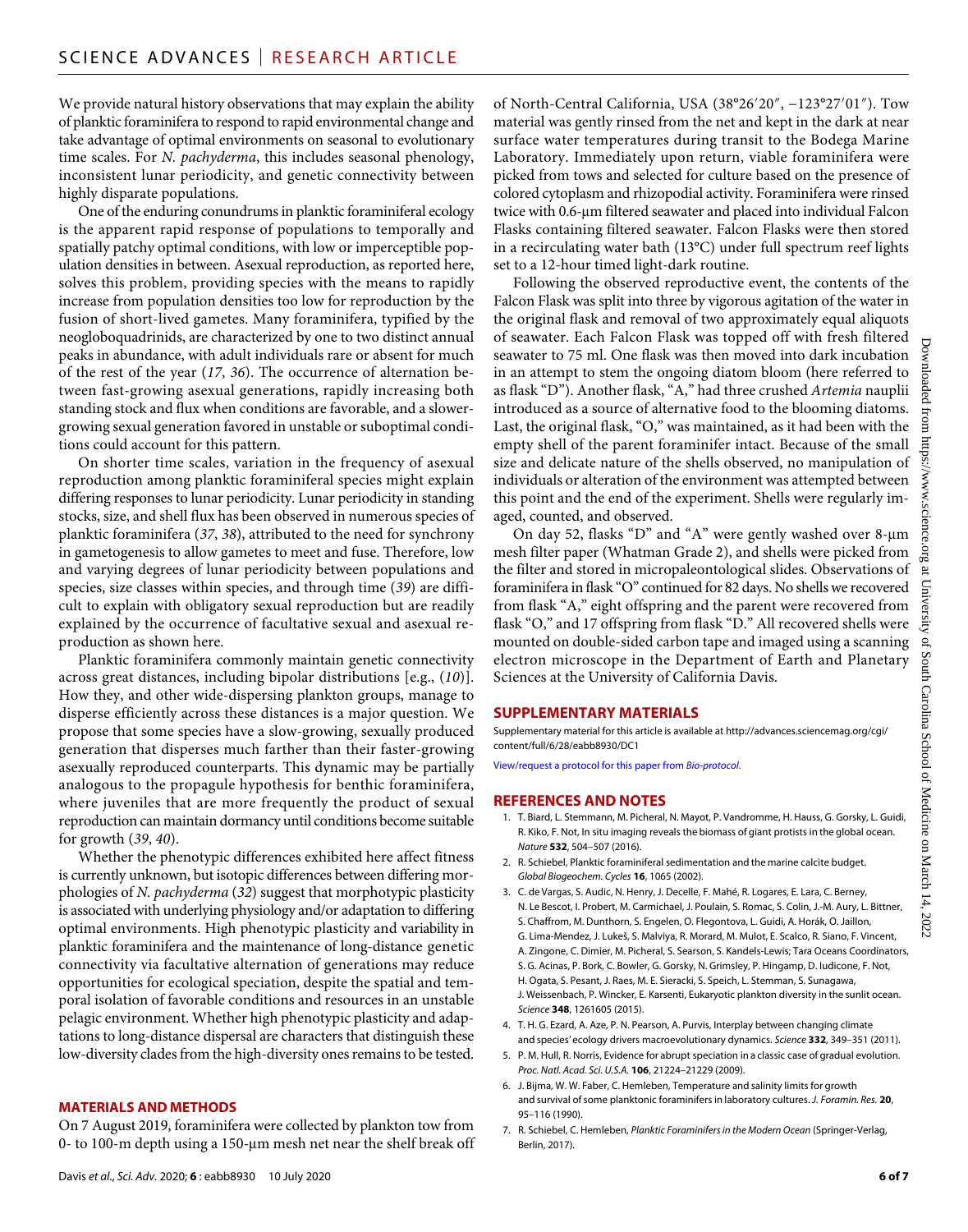- 8. J. E. Burke, W. Renema, M. J. Henehan, L. E. Elder, C. V. Davis, A. E. Maas, G. L. Foster, R. Schiebel, P. M. Hull, Factors influencing test porosity in planktonic foraminifera. *Biogeosciences* **15**, 6607–6619 (2018).
- 9. C. de Vargas, R. Norris, L. Zaninetti, S. W. Gibb, J. Pawlowski, Molecular evidence of cryptic speciation in planktonic foraminifers and their relation to oceanic provinces. *Poc. Natl. Acad. Sci. U.S.A.* **96**, 2864–2868 (1999).
- 10. K. F. Darling, M. Kucera, D. Kroon, C. M. Wade, A resolution for the coiling direction paradox in *Neogloboquadrina pachyderma*. *Paleoceanography* **21**, PA2011 (2006).
- 11. A. André, F. Quillévéré, R. Morard, Y. Ujiié, G. Escarguel, C. de Vargas, T. de Garidel-Thoron, C. J. Douady, SSU rDNA divergence in planktonic foraminifera: Molecular taxonomy and biogeographic implications. *PLOS One* **9**, e104641 (2014).
- 12. D. B. Ericson, Coiling direction of globigerina pachyderma as a climatic index. *Science* **130**, 219–220 (1959).
- 13. A. W. Bé, O. R. Anderson, Gametogenesis in planktonic foraminifera. *Science* **192**, 890–892 (1976).
- 14. D. R. Ketten, J. M. Edmond, Gametogenesis and calcification of planktonic foraminfiera. *Nature* **278**, 546–548 (1979).
- 15. C. V. Davis, J. S. Fehrenbacher, T. M. Hill, A. D. Russell, H. J. Spero, Relationships between temperature, pH, and crusting on Mg/Ca ratios in laboratory-grown *Neogloboquadrina* foraminifera. *Paleoceanography* **32**, 1137–1152 (2017).
- 16. J. S. Fehrenbacher, A. D. Russell, C. V. Davis, H. J. Spero, E. Chu, B. Hönisch, Ba/Ca ratios in the non-spinose planktic foraminifer *Neogloboquadrina dutertrei*: Evidence for an organic aggregate microhabitat. *Geochim. Cosmochim. Ac.* **236**, 361–372 (2018).
- 17. C. V. Davis, T. M. Hill, A. D. Russell, B. Gaylord, J. Jahncke, Seasonality in planktic foraminifera of the central California coastal upwelling region. *Biogeosciences* **13**, 5139–5150 (2016).
- 18. S. T. Goldstein, Foraminifera: A biological review in *Modern Foraminifera*, B. K. Sen Gupta, Eds. (Kluwer Academic Publishers, Dordrecht, 1999), pp. 37-55.
- 19. K.-Y. Wei, Z.-W. Zhang, C. Wray, Shell ontogeny of *Globorotalia inflata* (I): Growth dynamics and ontogenetic stages. *J. Foramin. Res.* **22**, 318–327 (1992).
- 20. M. Kucera, L. Silye, A. K. M. Weiner, K. Darling, B. Lübben, M. Holzmann, J. Pawlowski, J. Schöenfeld, R. Morard, Caught in the act: Anatomy of an ongoing benthic-planktonic transition in a marine protist. *J. Plankton Res.* **39**, 436–449 (2017).
- 21. K. Kimoto, M. Tsuchiya, The "unusual" reproduction of planktic foraminifera: An asexual reproductive phase of *Neogloboquadrina pachyderma* (Ehrenberg). *Anuário do Instituto de Geosciências UFRJ* **29**, 461 (2006).
- 22. C. Dettmering, R. Röttger, J. Hohenegger, R. Schmaljohann, The trimorphic life cycle in foraminifera: Observations from cultures allow new evaluation. *Eur. J. Protistol.* **34**, 363–368 (1998).
- 23. J. N. Harney, P. Hallock, H. K. Talge, Observations on a trimorphic life cycle in *Amphistegina gibbosa* populations from the Florida keys. *J. Foramin. Res.* **28**, 141–147 (1998).
- 24. V. Stouff, M. Lesourd, J.-P. Debenay, Laboratory observations on asexual reproduction (schizogony) and ontogeny of *Ammonia tepida* with comments on the life cycle. *J. Foramin. Res.* **29**, 75–84 (1999).
- 25. P. Hallock, Why are larger foraminifera large? *Paleobiology* **11**, 195–208 (1985).
- 26. D. N. Schmidt, E. Thomas, E. Authier, D. Saunders, A. Ridgwell, Strategies in times of crisis–Insights into the benthic foraminiferal record of the Palaeocene–Eocene thermal maximum. *Phil. Trans. R. Soc. A* **376**, 20170328 (2018).
- 27. G.-J. A. Brummer, C. Hemleben, M. Spindler, Ontogeny of extant spinose planktonic foraminifera (Globigerinidae): A concept exemplified by *Globigerinoides sacculifer* (Brady) and *G. Ruber* (d'Orbiny). *Mar. Micropaleontol.* **12**, 357–381 (1987).
- 28. A. G. M. Caromel, D. N. Schmidt, I. Fletcher, E. J. Rayfield, Morphological change during the ontogeny of the planktic foraminifera. *J. Micropaleontol.* **35**, 2–19 (2015).
- 29. M. S. Sverdlove, A. W. H. Be, Taxonomic and ecological significance of embryonic and juvenile planktonic foraminifera. *J. Foramin. Res.* **15**, 235–241 (1985).
- 30. C. Huang, Observations on the interior ofsome late neogene planktonic foraminifera. *J. Foramin. Res.* **11**, 173–190 (1981).
- 31. F. Eynaud, T. M. Cronin, S. A. Smith, S. Zaragosi, J. Mavel, Y. Mary, V. Mas, C. Pujol, Morphological variability of the planktic foraminifer *Neogloboquadrina pachyderma* from ACEX cores: Implications for late pleistocene circulation in the arctic ocean. *Micropaleontology* **55**, 101–116 (2009).
- 32. N. El Bani Altuna, A. J. Pieńkowski, F. Eynaud, R. Thiessen, The morphotypes of *Neogloboquadrina pachyderma*: Isotopic signature and distribution patterns in the Canadian arctic archipelago and adjacent regions. *Mar. Micropaleontol.* **142**, 13–24 (2018).
- 33. A. L. Alldredge, Y. Cohen, Can microscale chemical patches persist in the Sea? Microelectrode study of marine snow, fecal pellets. *Science* **235**, 689–691 (1987).
- 34. R. Nigam, N. Khare, The reciprocity between coiling direction and dimorphic reproduction in benthic foraminifera. *J. Micropaleontol.* **11**, 221–228 (1992).
- 35. M. R. Langer, W. A. Makled, S. J. Pietsch, A. Weinmann, Asynchronous calcification in juvenile megalospheres: An ontogenetic window into the life cycle and polymorphism of *Peneroplis*. *J. Foramin. Res.* **39**, 8–14 (2009).
- 36. L. Jonkers, M. Kučera, Global analysis of seasonality in the shell flux of extant planktonic foraminifera. *Biogeosciences* **12**, 2207–2226 (2015).
- 37. M. Spindler, C. Hemleben, U. Bayer, A. W. H. Bé, O. R. Anderson, Lunar periodicity of reproduction in the planktonic foraminifer *Hastigerina pelagica*. *Mar. Ecol. Prog. Ser.* **1**, 61–64 (1979).
- 38. L. Jonkers, C. E. Reynolds, J. Richey, I. R. Hall, Lunar periodicity in the shell flux of planktonic foraminifera in the Gulf of Mexico. *Biogeosciences* **12**, 3061–3070 (2015).
- 39. B. J. Ross, P. Hallock, Dormancy in the foraminifera: A review. *J. Foramin. Res.* **46**, 358–368 (2016).
- 40. E. Alve, S. T. Goldstein, Dispersal, survival and delayed growth of benthic foraminiferal propagules. *J. Sea Res.* **63**, 36–51 (2010).

**Acknowledgments:** We thank S. Merolla for assistance in the laboratory and the captain and crew of the *R/V Mussel Point*. **Funding:** This research was supported in part by the College of Arts and Sciences at the University of South Carolina. **Author contributions:** C.V.D. and C.M.L. conceived of the study and developed the methodology. C.V.D., C.M.L., and H.M.P. conducted laboratory research, and T.M.H. and C.R.B.-N. provided resources. C.V.D. wrote the initial draft, and all authors contributed to the intellectual development of the project as well as to the editing and reviewing of the final manuscript. **Competing interests:** The authors declare that they have no competing interests. **Data and materials availability:** All data needed to evaluate the conclusions in the paper are present in the paper and/or the Supplementary Materials. Additional data related to this paper may be requested from the authors.

Submitted 25 March 2020 Accepted 1 June 2020 Published 10 July 2020 10.1126/sciadv.abb8930

**Citation:** C. V. Davis, C. M. Livsey, H. M. Palmer, P. M. Hull, E. Thomas, T. M. Hill, C. R. Benitez-Nelson, Extensive morphological variability in asexually produced planktic foraminifera. *Sci. Adv.* **6**, eabb8930 (2020).